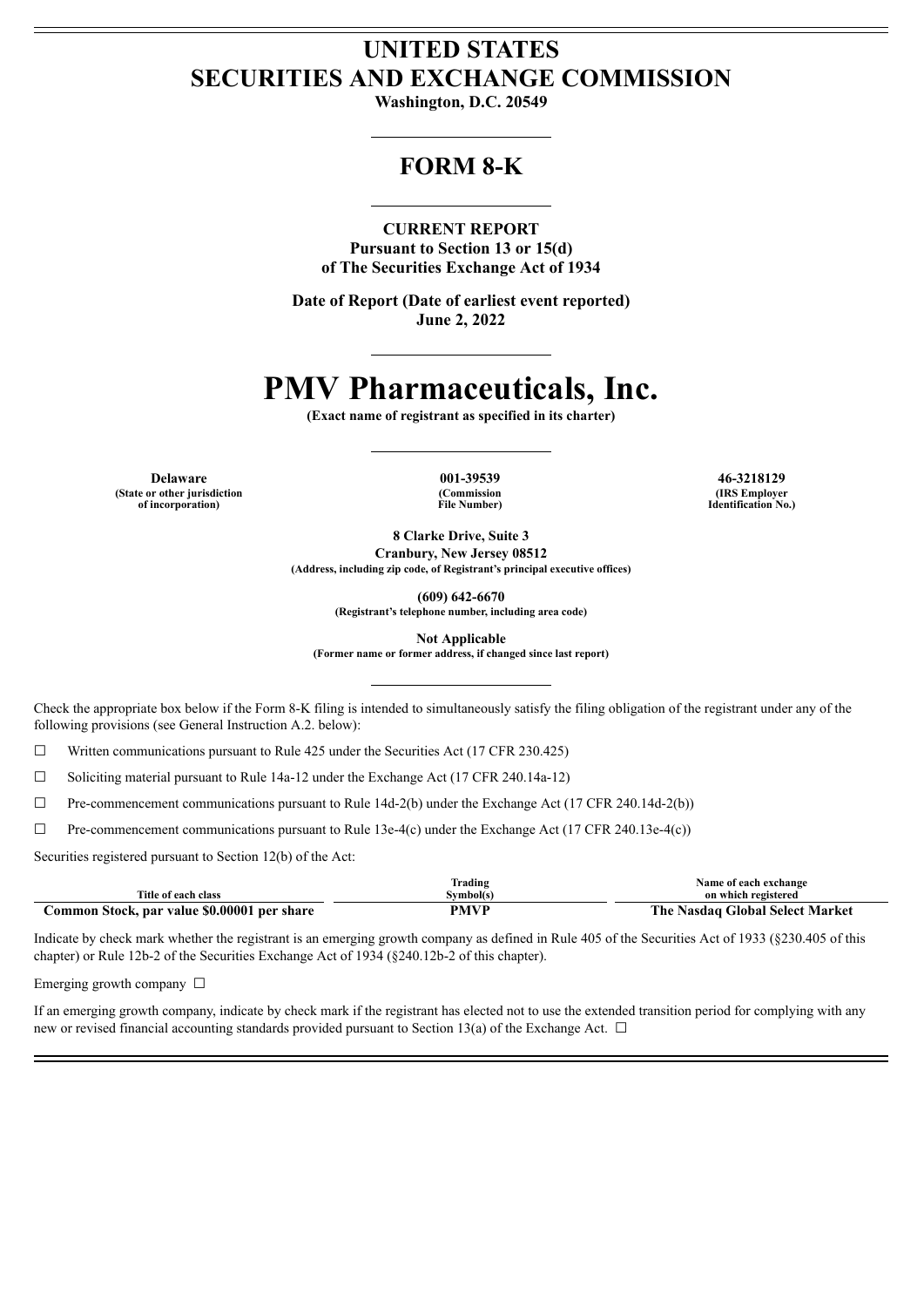#### **Item 5.07. Submission of Matters to a Vote of Security Holders.**

On June 2, 2022, PMV Pharmaceuticals, Inc. (the "Company") held its virtual 2022 Annual Meeting of Stockholders (the "Annual Meeting") exclusively online via live webcast. The shareholders voted on the following proposals at the Annual Meeting:

#### *Proposal 1. Election of Directors*

The Company's stockholders elected the two persons listed below as Class II Directors, each to serve until the Company's 2025 Annual Meeting of Stockholders and until their respective successors has been duly elected and qualified, or until the earlier of the respective director's death, resignation or retirement. The final voting results are as follows:

|                              | FOR          | <b>AGAINST</b> | <b>WITHHELD</b> | <b>BROKER</b><br>NON-VOTE |
|------------------------------|--------------|----------------|-----------------|---------------------------|
| Arnold Levine, Ph.D.         | 29,469,991   |                | 4.366.805       | .914,535                  |
| Charles M. Baum, M.D., Ph.D. | 29, 134, 747 |                | 4,702,049       | .914,535                  |

#### *Proposal 2. Non-Binding Advisory Vote to Approve the Compensation of the Company's Named Executive Of icers*

The Company's stockholders approved, on a non-binding advisory basis, the compensation paid to its named executive officers, disclosed pursuant to the compensation disclosure rules of the U.S. Securities and Exchange Commission (the "SEC"), including the compensation discussion and analysis, the compensation tables and the narrative discussion contained in the Company's definitive proxy statement on Schedule 14A, filed with the SEC on April 22, 2022 (the "Proxy Statement"). The final voting results are as follows:

| FOR        | <b>AGAINST</b> | <b>ABSTAIN</b> | <b>BROKER</b><br><b>NON-VOTE</b> |
|------------|----------------|----------------|----------------------------------|
| 32,962,908 | 872.088        | 008.           | 914.535<br>1. <i>.</i>           |

#### Proposal 3. Non-Binding Advisory Vote on the Frequency of Future Stockholder Advisory Votes on the Compensation of the Company's Named *Executive Of icers*

The Company's stockholders approved, on a non-binding advisory basis, a vote to hold future stockholder advisory votes on the compensation of its named executive officers every one year. The final voting results are as follows:

|            | <b>TWO</b>                                                     |                    |                | <b>BROKER</b>               |
|------------|----------------------------------------------------------------|--------------------|----------------|-----------------------------|
| ONE YEAR   | YEARS                                                          | <b>THREE YEARS</b> | <b>ABSTAIN</b> | <b>NON-VOTE</b>             |
| 33,827,318 | $\Delta$ $\Gamma$ $\Delta$ $\overline{\Delta}$<br>، ساكەن بىلە | .051<br>D.UD.      | 900            | $\sim$ $\sim$ $\sim$<br>914 |

Consistent with the recommendation of the Company's Board of Directors and based on these results, the Company will conduct future non-binding advisory votes on the compensation of the Company's named executive officers every year. This policy will remain in effect until the next non-binding advisory stockholder vote on the frequency of future stockholder advisory votes on the compensation of the Company's named executive officers, expected to be held at the Company's 2025 annual meeting of stockholders.

#### *Proposal 4. Ratification of Independent Registered Public Accounting Firm*

The Company's stockholders ratified the selection by the Audit Committee of the Company's Board of Directors of Ernst & Young LLP as the Company's independent registered public accounting firm for the fiscal year ending December 31, 2022.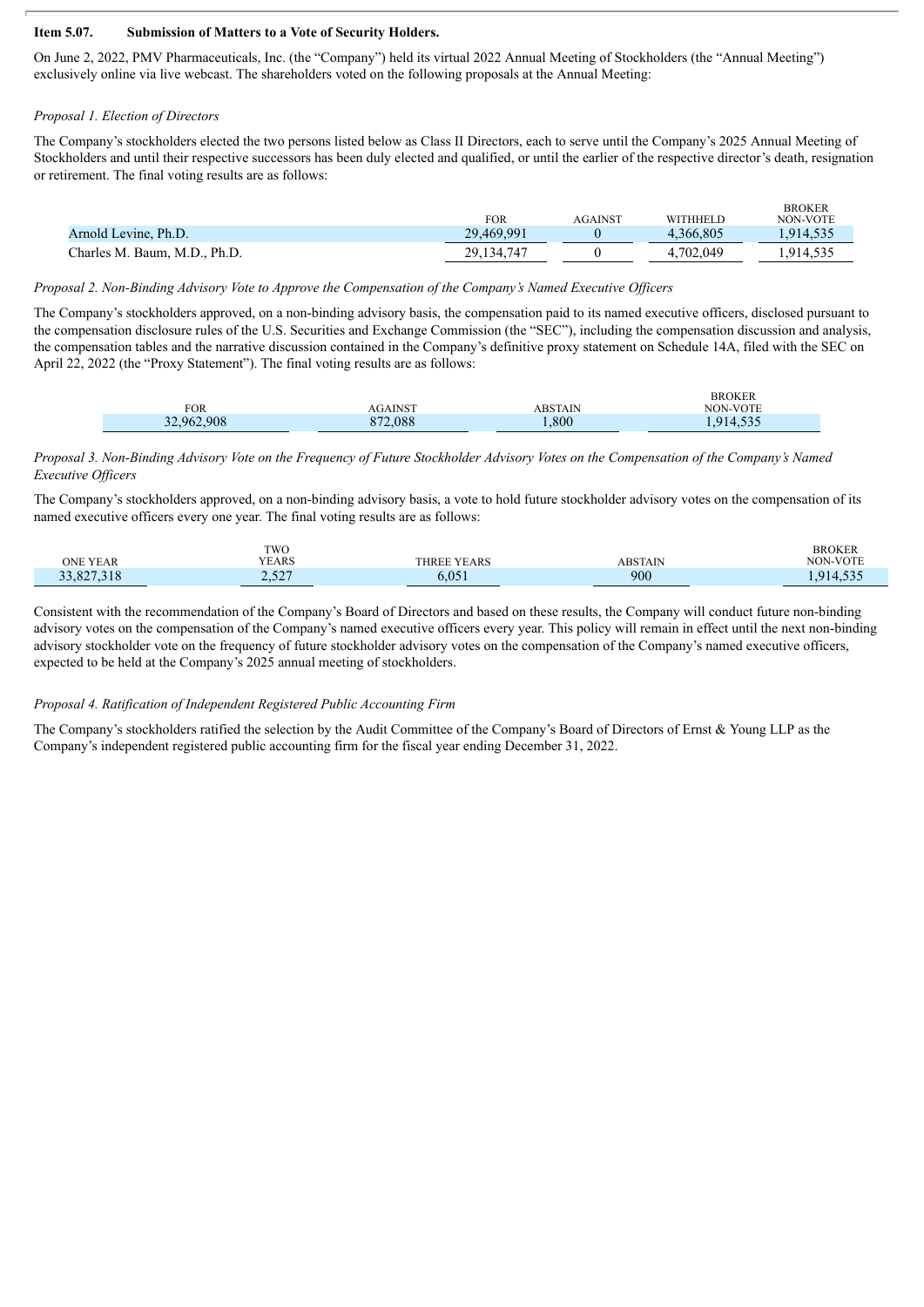The final voting results are as follows:

| <b>FOR</b>            | <b>AGAINST</b>                  |     |
|-----------------------|---------------------------------|-----|
| 35 746 657<br>، ، ب ب | $\sim$<br>$\mathbf{r}$<br>----- | 451 |

For more information about the foregoing proposals, see the Proxy Statement as filed with the SEC.